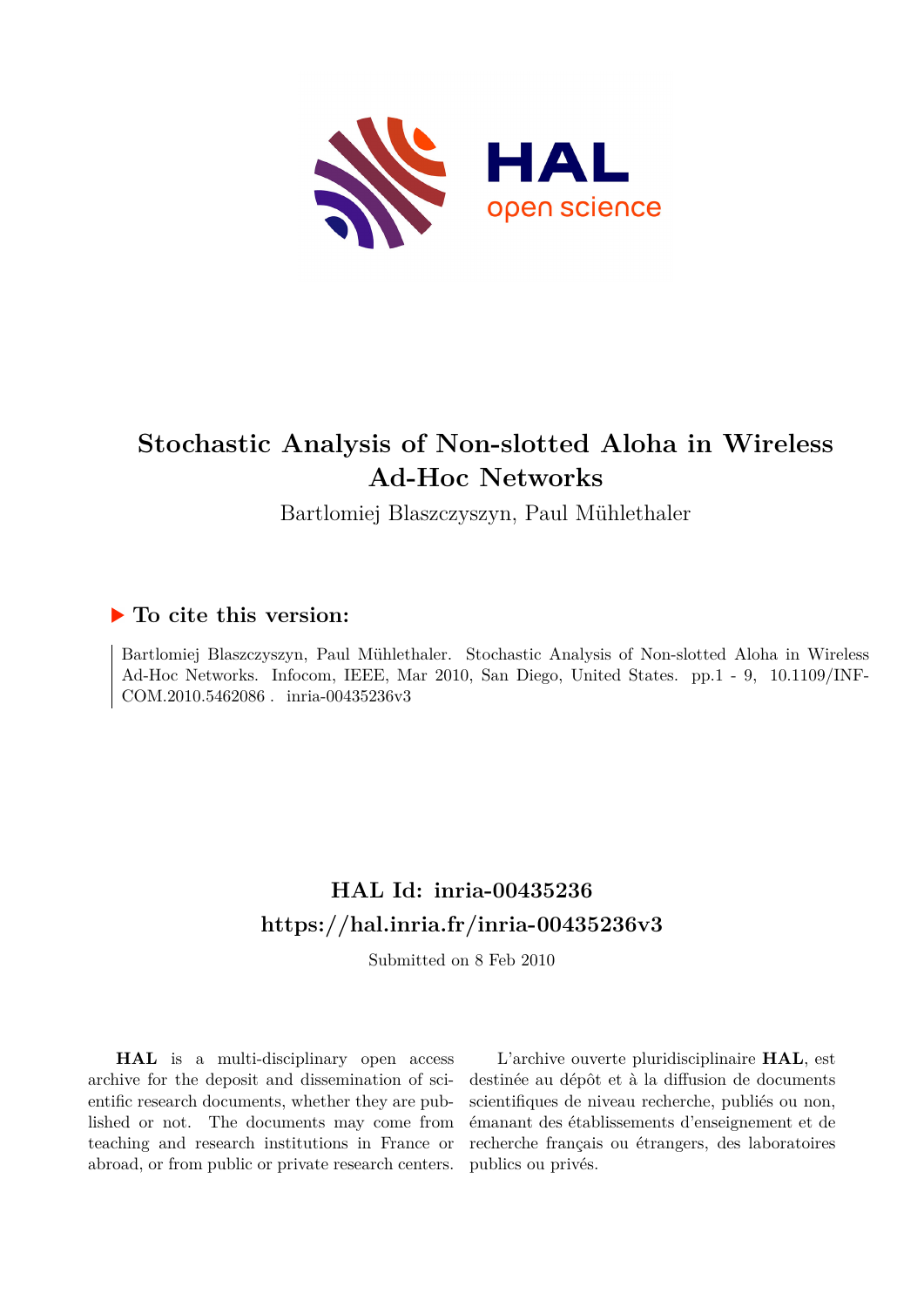# Stochastic Analysis of Non-slotted Aloha in Wireless Ad-Hoc Networks

Bartłomiej Błaszczyszyn Paul Mühlethaler INRIA/ENS and Math. Inst. Univ. of Wrocław INRIA Rocquencourt Paris FRANCE Le Chesnay FRANCE Bartek.Blaszczyszyn@ens.fr Paul.Muhlethaler@inria.fr

*Abstract***: In this paper we propose two analytically tractable stochastic models of non-slotted Aloha for Mobile Ad-hoc NETworks (MANETs): one model assumes a static pattern of nodes while the other assumes that the pattern of nodes varies over time. Both models feature transmitters randomly located in the Euclidean plane, according to a Poisson point process with the receivers randomly located at a fixed distance from the emitters. We concentrate on the so-called outage scenario, where a successful transmission requires a Signal-to-Interference-and-Noise Ratio (SINR) larger than a given threshold. With Rayleigh fading and the SINR averaged over the duration of the packet transmission, both models lead to closed form expressions for the probability of successful transmission. We show an excellent matching of these results with simulations. Using our models we compare the performances of non-slotted Aloha to slotted Aloha studied in [6]. We observe that when the path loss is not very strong both models, when appropriately optimized, exhibit similar performance. For stronger path loss non-slotted Aloha performs worse than slotted Aloha, however when the path loss exponent is equal to 4 its density of successfully received packets is still 75% of that in the slotted scheme. This is still much more than the 50% predicted by the well-known analysis where simultaneous transmissions are never successful. Moreover, in any path loss scenario, both schemes exhibit the same energy efficiency.**

*Index Terms***—Medium Access Control; MANET; slotted and non-slotted Aloha; Poisson point process, shot-noise, SINR, stochastic geometry**

#### I. INTRODUCTION

Aloha is one of the most common examples of a multiple communication protocol; it is presented in many widely used books on data networks such as [7, 14]. A main characteristic of Aloha is its great simplicity: the core concept consists in allowing each source to transmit a packet and back-off for some random time before the next transmission independently of other sources. This, of course, leads to collisions and some packets have to be retransmitted. In order to evaluate the fraction of packets that are transmitted successfully, a simple and widely used model assumes that simultaneous transmissions are never successful. When the aggregate packet transmission process follows a Poisson distribution, the analysis of this pure (or *non-slotted*) Aloha model shows that on average the fraction  $1/(2e) \approx 18.4\%$  of successful transmissions can be attained, when the scheme is optimized (tuning the mean backoff time). It also shows that this performance can be multiplied by 2 in *slotted-Aloha*, when all the nodes are synchronized and can send packets only at the beginnings of some universal time slots. This analysis, which is very often taught to well exemplify the protocol's performance, is however based on the simple collision model where two simultaneous transmissions always lead to a collision. This assumption is well adapted to wired networks but is not adequate for wireless networks where *spatial reuse* is generally present.

In this paper we analyze Aloha in a wireless network model featuring transmitters randomly located in the Euclidean plane, according to a Poisson point process, with the receivers randomly located at a fixed distance from the emitters. We assume the SINR coverage context, which is that where each successful transmission requires that the receiver be covered by the transmitter with a minimum SINR. We adopt a path loss model with a power-law mean signal-power decay  $l(u) = u^{\beta}$ on the distance  $u$  and we assume some random independent fading model. Whereas the analysis of slotted Aloha in such a MANET model has been done in [5], in this paper we propose an analysis of non-slotted Aloha.

As the *main theoretical contribution* of this paper we build *two analytically tractable stochastic models of non-slotted Aloha*. We believe one of these models to be very close to the reality of a relatively static MANET, while the other assumes that the pattern of nodes is different at each transmission. With Rayleigh fading, and when the interference is averaged in the SINR packet reception constraint, both models lead to closed form expressions for the *probability of successful receptions*. The formula derived in the static MANET requires numerical processing while the formula derived in the other model is more explicit. Moreover, we find an excellent matching of the values obtained for these two analytical models.

We also conduct extensive simulations of non-slotted Aloha, both with averaged and maximal interference in the SINR constraint. We show an excellent matching of both analytical models with the simulations in the mean interference constraint case.

Using our models we also compare the performances of slotted and non-slotted Aloha. The *main findings of this analysis* show that:

- When the path loss exponent  $\beta$  is small (close to its lower theoretical bound  $\beta = 2$ ) slotted and non-slotted Aloha (non-slotted with the mean interference constraint), when appropriately optimized, offer a similar space-time density of successful transmissions.
- For larger values of  $\beta$ , the optimized non-slotted Aloha gives a smaller density of successful transmissions than the optimized slotted Aloha, with the ratio asymptotically going to 0.5 ( $\beta \rightarrow \infty$ ) — the value predicted by the widely used simplified model. However, for  $\beta = 4$  this ratio is still 75%.
- When optimized, both slotted and non-slotted models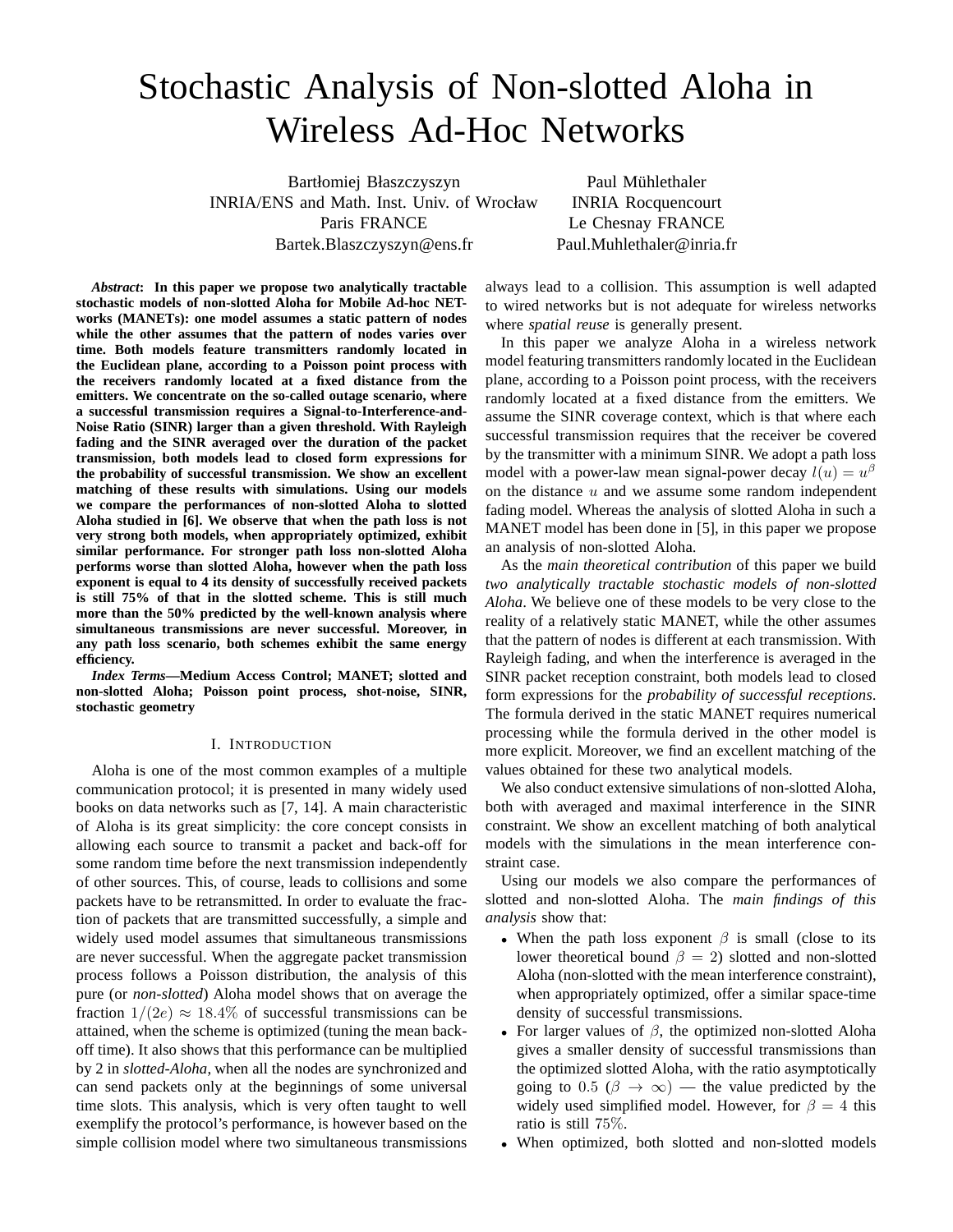exhibit the same energy efficiency (the mean number of successful transmissions per unit of energy spent) if one ignores the energy spent for maintaining synchronization in the slotted scheme.

The rest of this paper is organized as follows. In the remaining part the current section we recall some previous studies of Aloha. Section II introduces the network model and our two models for non-slotted Aloha. Section III contains the main stochastic analysis results of this paper. In Section IV we show how the performance of the non-slotted Aloha can be optimized and compare it to the optimized slotted Aloha. Our conclusions are presented in Section VI. In the Appendix we present proofs of our mathematical results.

#### *A. Related Work*

Aloha and Time Division Multiple Access (TDMA) are the oldest multiple access protocol. Aloha, which is the "mother" of random protocols, was born in the early seventies, the seminal work describing Aloha [1] being published in 1970. Aloha is very simple and also extremely widespread. Another very amazing characteristic of Aloha is that it has an extremely simple analysis which is widely taught (cf. e.g [7, 4.2]). However this analysis is only valid in the rough model where two simultaneous transmissions necessarily lead to a collision. Surprisingly, although Aloha was primarily designed to manage a wireless network, the first models for Aloha were more adapted to wired networks. To the authors' best knowledge the first contribution in which Aloha was explicitly studied in a wireless context is the paper by Nelson and Kleinrock [13]. The propagation model of this paper is very simple and it was only in 1988 that the widely referenced paper [12] was published, in which the first reasonable Aloha model for wireless network with spatial reuse was proposed. However, even in that paper the spatial analysis of the protocol remained simplified. More recently, in [8] a more refined spatial Aloha model was studied with local interactions and the simplified collision model (where simultaneous transmissions always lead to collisions). A little earlier in [5], one evaluated the probability of capture for Aloha in the SINR outage context with Rayleigh fading, showing a direct link between the probability of capture and the Laplace transforms of the thermal noise and of the interference (also called shot-noise). The key factor of this analysis is the explicit formula of the Laplace transform of the interference created by a Poisson pattern of nodes. This analysis of slotted Aloha was completed in [6].

The main contribution of the present paper is the extension of the analysis of [5, 6] to pure (non-slotted) Aloha allowing for a fair comparison of both schemes in the wireless MANET context.

There are many publications on the stability of Aloha and, more generally, random back-off protocols. This problem is not addressed in the present paper.

#### II. NETWORK AND ALOHA MODELS

In this section we present comparable models of slotted and non-slotted Aloha for wireless ad-hoc networks. More

precisely we first introduce the geometric model of the network. We then present the access schemes: slotted and nonslotted Aloha and the mathematical models used to represent these schemes. We also model the fading process and the external noise. For non-slotted Aloha, we propose a second model whose analysis is simpler. At the end of this section we show how to relate different model parameters to make a fair comparison of their performance.

#### *A. Location of Nodes — The Spatial Poisson Bipolar Network Model*

We consider a *Poisson bipolar network model* in which each point of the Poisson pattern represents a node of a Mobile Ad hoc NETwork (MANET) and is hence a potential transmitter. Each node has an associated receiver located at distance r. This receiver is not part of the Poisson pattern of points.

More precisely, using the formalism of the theory of point processes, we will say that a snapshot of the MANET can be represented by an independently marked Poisson point process (P.p.p)  $\Phi = \{(X_i, y_i)\}\$ , where the *locations of nodes*  $\Phi = \{X_i\}$  form a homogeneous P.p.p. on the plane, with an intensity of  $\lambda$  nodes per unit of space, and where the mark  $y_i$ denotes the location of the receiver for node  $X_i$ . We assume here that no two transmitters have the same receiver and that, given  $\Phi$ , the vectors  $\{X_i - y_i\}$  are i.i.d with  $|X_i - y_i| = r$ .<sup>1</sup>

#### *B. Aloha Models — Time Added*

We will now consider two time-space scenarios appropriate for slotted and non-slotted Aloha. In both of them the planar locations of MANET nodes and their receivers Φ *remain fixed*. It is the medium access (MAC) status of these nodes that will evolve differently over time depending on which of the following two models is used.

*1) Slotted Aloha:* In this model we assume that the time is discrete, i.e. divided into slots of length  $B$  (the analysis will not depend on the length of the time-slot) and labeled by integers  $n \in \mathbb{Z}$ . The nodes of  $\Phi$  are *perfectly synchronized* to these (universal) time slots and send packets according to the following *slotted Aloha: each node, at each time slot independently tosses a coin with some bias* p *which will be referred to as the medium access probability (MAP); it sends the packet in this time slot if the outcome is heads and backs off its transmission otherwise*. This evolution of the MAC status of each node  $X_i$  can be formalized by introducing its further (multi-dimensional) mark  $(e_i(n) : n \in \mathbb{Z})$ , where  $e_i(n)$  is the medium access indicator of node i at time n;  $e_i(n) = 1$  if node  $i$  is allowed to transmit in the time slot considered and  $0$ otherwise. Following the Aloha principle we assume that  $e_i(n)$ are hence i.i.d. (in  $n$  and i) and independent of everything else, with  $P(e_i(n) = 1) = p$ . We treat p as the main parameter to

<sup>&</sup>lt;sup>1</sup>The fact that all receivers are at the same distance from their transmitters is a simplification. There is no difficulty extending what is described below to the case where these distances are independent and identically distributed random variables, independent of everything else. A further possible extension assumes that the actual receivers are selected from some, say Poisson, process of potential receivers, common for all MANET nodes, taking the nearest point to the emitter. A more involved model assumes that the transmitters of the MANET choose their receivers in the original set  $\Phi$  of nodes of the MANET; see [3, Chapter 17] for precise descriptions and the analysis of slotted Aloha.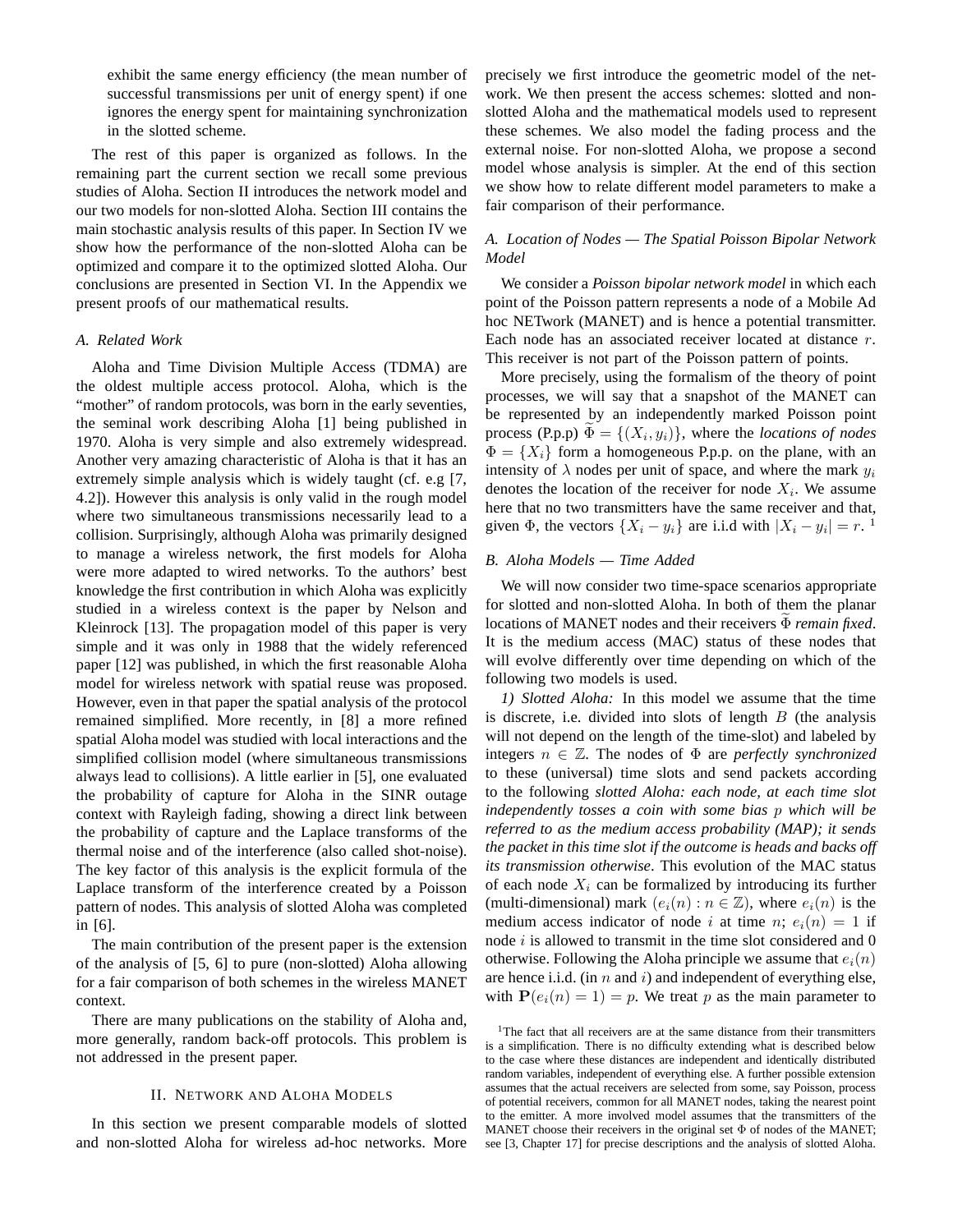be tuned for slotted Aloha. We will call the above case *the slotted Aloha model*.

*2) Poisson-renewal Model of Non-slotted Aloha:* In this *non-slotted Aloha* model all the nodes of Φ independently, without synchronization, send packets of the same duration B and then back off for some random time. This can be integrated in our model by introducing marks  $(T_i(n) : n \in \mathbb{Z})$ , where  $T_i(n)$  denotes the beginning of the *n*th transmission of node  $X_i$  with  $T_i(n + 1) = T_i(n) + B + E_i(n)$ , where  $E_i(n)$  is the duration of the *n* th back-off time of the node  $X_i$ . The non-slotted Aloha principle states that  $E_i(n)$  are i.i.d. (in  $i$  and  $n$ ) independent of everything else. In what follows we assume that  $E_i(n)$  are exponential with mean  $1/\epsilon$  and will consider the parameter  $\epsilon$  as the main parameter to be tuned for non-slotted Aloha (given the packet emission time B). More precisely, the lack of synchronization of the MAC mechanism is reflected in the assumption that the temporal processes  $(T_i(n) : n \in \mathbb{Z})$  are time-stationary and independent (for different i). Note also that these processes are of the *renewal* type (i.e., have i.i.d. increments  $T_i(n+1) - T_i(n)$ ). For this reason we will call the above case the *Poisson-renewal model for non-slotted Aloha*. The MAC state of the node  $X_i$ at (real) time  $t \in \mathbb{R}$  can be described by the on-off process  $e_i^{renewal}(t) = \mathbb{I}(T_i(n) \le t < T_i(n) + B$  for some  $n \in \mathbb{Z}$ ).

#### *C. Fading and External Noise*

We need to complete our network model by some radio channel conditions. We will consider the following *fading scenario*: channel conditions vary from one transmission to another and between different emitter-receiver pairs, but remain fixed for any given transmission. To include this in our model, we assume a further multidimensional mark  $(\mathbf{F}_i(n) : n \in \mathbb{Z})$ of node  $X_i$  where  $\mathbf{F}_i(n) = (F_i^j(n) : j)$  with  $F_i^j(n)$  denoting the *fading* in the channel from node  $X_i$  to the receiver  $y_j$  of node  $X_j$  during the *n* th transmission. We assume that  $F_i^j(n)$ are i.i.d. (in  $i, j, n$ ) and independent of everything else. Let us denote by  $F$  the generic random variable of the fading. We always assume that  $0 < E[F] = 1/\mu < \infty$ . In the special case of Rayleigh fading, F is exponential (with parameter  $\mu$ ). (see e.g. [15, pp. 50 and 501]). We can also consider non exponential cases, which allow other types of fading to be analyzed, such as e.g. Rician or Nakagami scenarios or simply the case without fading (when  $F \equiv 1/\mu$  is deterministic).

In addition to fading we consider vectors  $(W_i(n) : n \in \mathbb{Z})_i$ of non-negative random variables, independent in i and of  $\Phi$ ,  $(\mathbf{F}_i(n) : i, n)$ , modeling an external (thermal) noise. More precisely,  $W_i(n)$  models the power of the external noise at the receiver  $y_i$  at time n. We assume that  $W_i(n)$  are identically distributed, and denote by  $\mathcal{L}_W(s) = \mathbf{E}[e^{-sW}]$  the Laplace transform of the generic noise variable  $W$ . We do not assume any particular temporal correlation of the noise. In particular, our analysis is valid for the two extreme cases: of noise  $W_i(n) = W_i(0)$  that is constant in time and noise  $W_i(n)$ that is independently re-sampled for each time slot  $n \in \mathbb{Z}$ .

The slotted Aloha model described above, when considered in a given time slot, coincides with the Poisson Bipolar model with independent fading considered in [6]. It allows an explicit evaluation of the successful transmission probability and other characteristics such as the density of successful transmissions, the mean progress, etc.

An exact analysis of the Poisson-renewal non-slotted Aloha model, albeit feasible, does not lead to similarly closed form expressions. To improve upon this situation, in what follows we propose another model for the non-slotted case. It allows for the results as explicit as these of [6], which are moreover very close to these of Poisson-renewal model.

#### *D. Poisson Rain Model for Non-slotted Aloha*

The main difference with respect to the scenario considered above is that the nodes  $X_i$  and their receives  $y_i$  are not fixed in time. Rather, we consider a time-space Poisson point process  $\Psi = \{(X_i, T_i)\}\$  with  $X_i \in \mathbb{R}^2$  denoting the location of the emitter which sends a packet during time interval  $[T_i, T_i + B)$ (indexing by  $i$  is arbitrary and in particular does not mean successive emissions over time). We may think of node  $X_i$ "born" at time  $T_n$  transmitting a packet during time  $B$  and "disappearing" immediately after. Thus the MAC state of the node  $X_i$  at (real) time  $t \in \mathbb{R}$  is simply  $e_i(t) = \mathbb{I}(T_i \leq t <$  $T_i + B$ ).

We always assume that  $\Psi$  is homogeneous (in time and space) P.p.p. with intensity  $\lambda_s$ . This parameter corresponds to the *space-time frequency of channel access*; i.e, the number of transmission initiations per unit of space and time. The point  $(X_i, T_i)$  of the time-space P.p.p.  $\Psi$  are marked by the receivers  $y_i$  in the same manner an described in Section II-A; i.e, given  $\Psi$ ,  $\{X_i - y_i\}$  are i.i.d random vectors with  $|X_i - y_i| = r$ . Moreover, they are marked by  $\mathbf{F}_i = (F_i^j : j)$ , with  $F_i^j$  denoting the fading in the channel from  $X_i$  to the  $y_j$  (meaningful only if  $X_i, X_j$  coexist for a certain time). We assume that  $F_j^j(n)$  are i.i.d. (in i, j) and of everything else, with the same generic random fading  $F$  as in Section II-C. We will call the above model the *Poisson rain model for non-slotted Aloha*. It can be naturally motivated by *strong mobility of nodes*.

#### *E. Choice of Parameters for the Fair Comparison of the Models*

In order to achieve a fair comparison of the performance of the above models, we have to assume the same offered traffic in all the protocols. Regarding slotted and renewal nonslotted protocol, we observe that the *channel-occupation-timefraction per node* (i.e., the average fraction of time each node is authorized to transmit)  $\tau$  is equal to p in the former and  $B/(B+1/\epsilon)$  in the latter one. Thus a fair comparison between these two models requires

$$
\tau = p = \frac{B}{B + 1/\epsilon} \tag{2.1}
$$

and we will consider  $p, \tau$  as the main parameters to optimize the performance of the respective Aloha models. To compare the Poisson rain model the other two models we assume the same *space-time density of channel occupation* (i.e., the expected total channel-occupation-time by all the nodes, evaluated per unit of space and time):

$$
\lambda_s B = \lambda \tau \,. \tag{2.2}
$$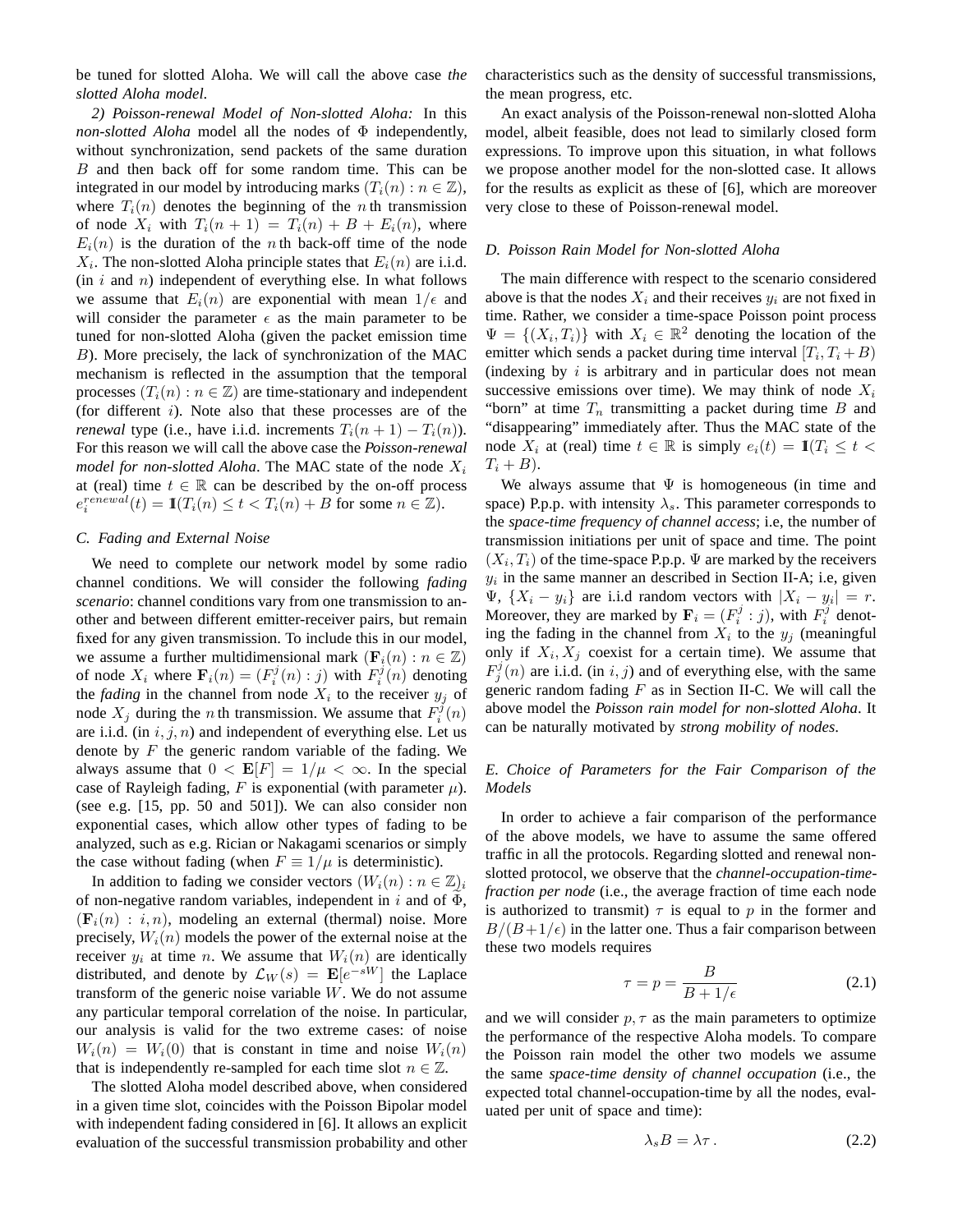#### III. SUCCESSFUL TRANSMISSION

#### *A. Path-loss Model*

Assume that all emitters, when authorized by Aloha, emit packets with unit signal power and that the receiver  $y_i$  of node  $X_i$  receives a power from the node located at  $X_i$  (provided this node is transmitting) equal to  $F_j^i/(|X_j - y_i|)$ , where  $|\cdot|$ denotes the Euclidean distance on the plane and  $l(\cdot)$  is the path loss function. An important special case consists in taking

$$
l(u) = (Au)^{\beta} \quad \text{for } A > 0 \text{ and } \beta > 2. \tag{3.1}
$$

Other possible choices of path-loss function avoiding the pole at  $u = 0$  consist in taking e.g.  $\max(1, l(u))$ ,  $l(u + 1)$ , or  $l(\max(u, u_0))$ .

#### *B. SINR Condition*

*1) Slotted Aloha :* It is natural to assume that transmitter  $X_i$  *covers* its receiver  $y_i$  in time slot n if

$$
\text{SINR}_{i}(n) = \frac{F_{i}^{i}(n)/l(|X_{i} - y_{i}|)}{W_{i}(n) + I_{i}(n)} \geq T, \qquad (3.2)
$$

where T is some SINR threshold and where  $I_i(n)$  is the *interference* at receiver  $y_i$  at time n; i.e., the sum of the signal *powers received by*  $y_i$  *from all the nodes in*  $\Phi^1(n) = \{X_j \in$  $\Phi: e_j(n) = 1$  *except*  $X_i$ , namely,

$$
I_i(n) = \sum_{X_j \in \Phi^1(n), j \neq i} F_j^i(n) / l(|X_j - y_i|). \tag{3.3}
$$

When condition (3.2) is satisfied we say that  $X_i$  can be successfully received by  $y_i$  or, equivalently, that  $y_i$  is not in *outage* with respect to  $X_i$  in time slot n.

*2) Non-slotted Aloha:* When transmissions are not synchronized (as is the case for non-slotted Aloha) the *interference* (defined, as previously, as the sum of the signal powers received by a given receiver from all the nodes transmitting in the network except its own emitter) *may vary during a given packet transmission*. Indeed, other transmissions may start or terminate during this given transmission. In our Poisson-renewal model of Section II-B2 this interference process  $I_i(n, t)$  during the *n*th transmission to node  $y_i$  can be expressed using (3.3) with  $\Phi^1(n)$  replaced by  $\Phi_{ren}^1(t) = \{X_j \in \Phi : e_j^{ren}(t) = 1\}.$  Similarly, in the Poisson rain model of Section II-D, the interference process, denoted by  $I_i(t)$ , during the (unique) transmission of node  $X_i$ admits the above representation (3.3) with  $\Phi^1(n)$  replaced by  $\Psi^1(t) = \{X_j \in \Psi : e_j(t) = 1\}$ , and  $F^i_j(n)$  replaced by  $F^i_j$ .

Below, we propose two different ways of taking into account this varying interference in the SINR condition (3.2):

- To take the *maximal interference value* during the given transmission  $I_i^{\max}(n) = \max_{t \in [T_i(n), T_i(n) + B]} I_i(n, t)$  or  $I_i^{\max} = \max_{t \in [T_i, T_i + B]} I_i(t)$  for the Poisson-renewal or the Poisson rain model, respectively; this choice corresponds to the situation where bits of information sent within one given packet are not repeated/interleaved so that the *SINR condition needs to be guaranteed at any time of the packet transmission* (for all symbols) for the reception to be successful.
- To take the *averaged interference value* over the whole packet duration  $\overline{I_i^{mean}(n)} = 1/B \int_{T_i(n)}^{T_i(n)+B} I_i(n,t) dt$

or  $I_i^{mean} = \int_{T_i}^{T_i+B} I_i(t) dt$  for the Poisson-renewal or the rain model, respectively; this condition corresponds to a situation where some coding with repetition and interleaving of bits on the whole packet duration is used.

More precisely, we will say that in *non-slotted Aloha with maximal interference constraint*  $X_i$  can be successfully received by  $y_i$  (in time slot n in the case of the Poissonrenewal model), if condition (3.2) holds with  $I_i(n)$  replaced by  $I_i^{\max}(n)$  or  $I_i^{\max}$  in the Poisson-renewal or the Poisson rain model, respectively.

Similarly, we will say that in *non-slotted Aloha with average interference constraint*  $X_i$  can be successfully received by  $y_i$ (in time slot  $n$  in the case of the Poisson-renewal model), if condition (3.2) holds with  $I_i(n)$  replaced by  $I_i^{mean}(n)$ or  $I_i^{mean}$  in the Poisson-renewal or Poisson rain model, respectively.

In what follows we will be able to express in closed form expressions the coverage probability for both the Poissonrenewal and the Poisson rain model when the average interference constraint is considered. The maximal interference constraint case is studied by simulations in Section V-B.

#### *C. Coverage Probability*

In slotted Aloha and the Poisson-renewal model of nonslotted Aloha let  $E^0$  denote the expectation with respect to the Palm probability  $\mathbf{P}^0$  (cf. [2, Sec. 10.2.2]) of the P.p.p.  $\Phi$ . Under this distribution, the nodes and their receivers are located at  $\Phi \cup \{(X_0 = 0, y_0)\}\,$ , where  $\Phi$  is a copy of the original (stationary) marked P.p.p., and where  $y_0$  is independent of  $\Phi$ , distributed like the other receivers. Moreover under  $\mathbf{P}^0$ all other marks of points in  $\overline{\Phi}$  and  $X_0$  (MAC status, fading, packet emission renewal processes in the renewal model) are i.i.d. and have their original distributions. Under  $\mathbf{P}^0$ , the node X<sup>0</sup> at the origin is called the *typical node*. (For more details on Palm theory cf. e.g. [2, Sections 1.4, 2.1 and 10.2].) Further conditioning on the time scale, in the case of the slotted Aloha model denote by  $\mathbf{P}^{0,e_0=1}\{\cdot\} = \mathbf{P}^{0}\{\cdot | e_0 = 1\}$  the conditional probability of  $\mathbf{P}^0$  given the node  $X_0$  emits at time  $n = 0$ .

In the Poisson-renewal model we denote by  $\mathbf{P}^{0,T_0(0)=0}$  =  $\mathbf{P}^0\{\cdot | T_0(0) = 0\}$  the probability  $\mathbf{P}^0$  given the node  $X_0 = 0$ starts transmitting at time 0. Formally this means that the renewal process of transmission times  $T_0(n)$  of node  $X_0 = 0$ is so called zero-delayed (and we denote by 0 the transmission that starts at time 0). By the independence (lack of synchronization) other node transmission times are not affected by this conditioning.

Finally let us denote by  $p_{slot}$  the *probability*  $\mathbf{P}^{0,e_0(0)=1}$  of *the successful transmission of the node*  $X_0$  *at the time* 0 given *it is selected by the Aloha*; i.e., the that the condition (3.2) holds for  $i = 0$  at time  $n = 0$ . Similarly, denote by  $p_{ren}^{mean}$ the *probability*  $\mathbf{P}^{0,T_0(0)=0}$  of the successful transmission, with *the average interference constraint, of the node*  $X_0$  *started at time 0 given it is selected by the Aloha*.

In the case of the Poisson rain model we consider the Palm distribution  $\mathbf{P}^{0,0}$  of the space-time P.p.p.  $\Psi$  given a point  $X_0 =$  $0, T_0 = 0$  and denote by  $p_{rain}^{mean}$  the *probability*  $\mathbf{P}^{0,0}$  that the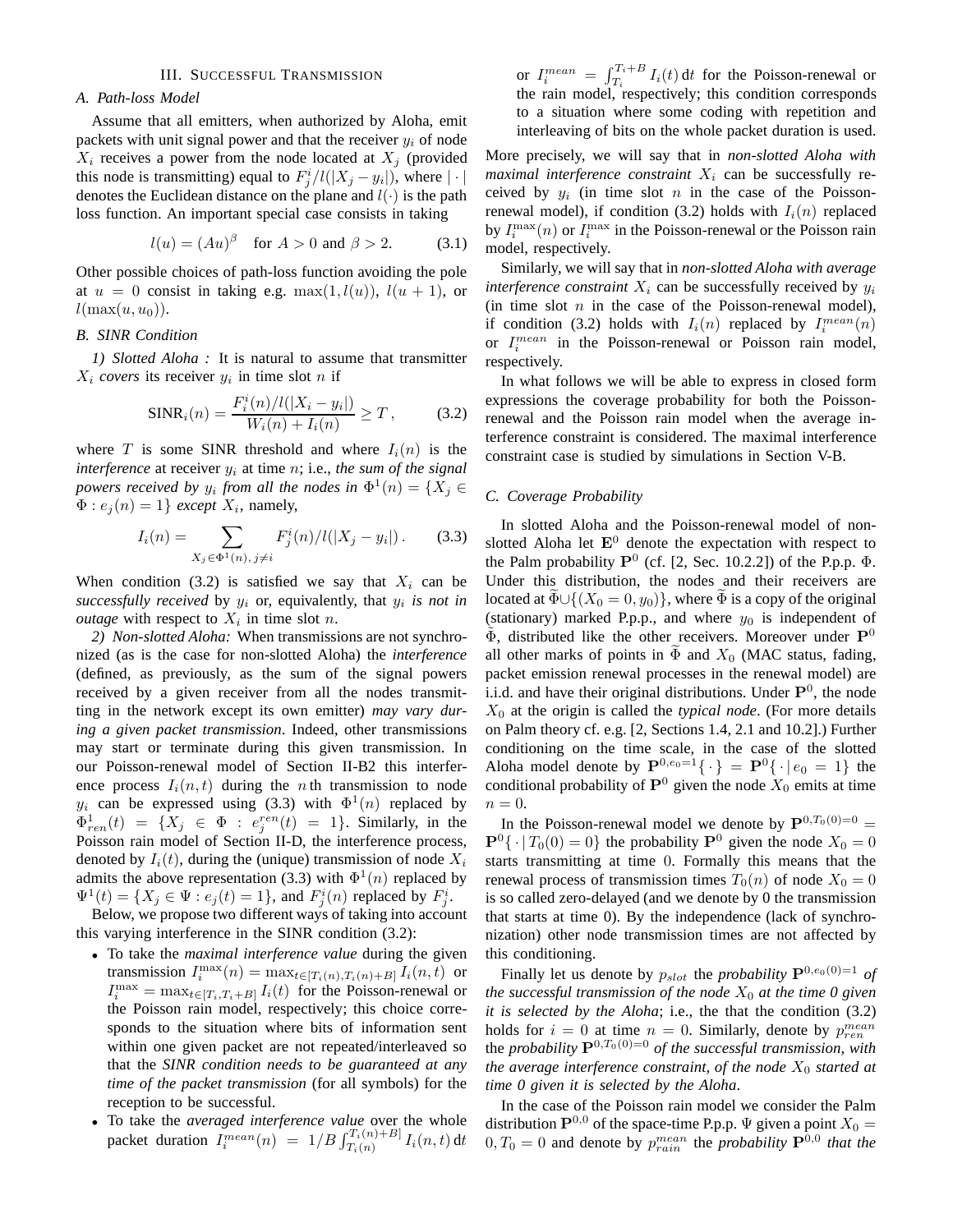*transmission from*  $X_0$  *started at time*  $T_0 = 0$  *is successful with the average interference constraint*.

Similar notation  $p_{\ast}^{\max}$  with  $* = ren, rain$  will be used for the probability of successful transmission for non-slotted Aloha with the maximal interference constraint.

*1) Slotted Aloha:* For the sake of completeness we recall first a result for slotted Aloha (cf [6]).

*Proposition 3.1: Assume the slotted Aloha model of Section II-B1 with Rayleigh fading (*F *exponential with mean*  $1/\mu$ *). Then* 

$$
p_{slot} = \mathcal{L}_W(\mu T l(r))
$$
  
 
$$
\times \exp \left\{-2\pi\lambda p \int_0^\infty \frac{u}{1 + l(u)/(Tl(r))} du\right\}.
$$
 (3.4)

*In particular if*  $W \equiv 0$  *and that the path-loss model* (3.1) *is used then*

$$
p_{slot} = \exp\left\{-\lambda pr^2 T^{2/\beta} K(\beta)\right\},\qquad(3.5)
$$

*where*

$$
K(\beta) = \frac{2\pi\Gamma(2/\beta)\Gamma(1 - 2/\beta)}{\beta} = \frac{2\pi^2}{\beta\sin(2\pi/\beta)}.
$$
 (3.6)

We remark that the successful transmission probability  $p_{slot}$ can also be evaluated in the case of a general fading distribution  $F$ ; cf [6, Prop. 2.2].

*2) Non-slotted Aloha, Poisson-renewal Model:* Here we present our result for non-slotted Aloha in the Poisson-renewal model. Its proof, as well as all other proofs is given in the Appendix.

*Proposition 3.2: Assume the Poisson-renewal non-slotted Aloha model of Section II-B2 with Rayleigh fading (*F *exponential with mean*  $1/\mu$ *). Then* 

$$
p_{ren}^{mean} = \mathcal{L}_W(\mu T l(r))
$$
  
\n
$$
\times \exp \left\{-2\pi \lambda \int_0^\infty u \left(1 - \frac{1}{1 + \epsilon B} \times \left(e^{-\epsilon B}\right)\right)\right\} dt
$$
  
\n
$$
+ \int_0^B \frac{\epsilon e^{-\epsilon s}}{1 + \frac{(B - s)Tl(r)}{Bl(u)}} ds
$$
  
\n
$$
+ \int_0^B \frac{\epsilon}{1 + \frac{(B - t)Tl(r)}{Bl(u)}} \int_0^t \frac{\epsilon e^{-\epsilon s}}{1 + \frac{(t - s)Tl(r)}{Bl(u)}} ds dt \right) du
$$
.

As we can see, the above expression for the successful transmission in the Poisson-renewal model, albeit numerically tractable, is not very explicit. In the following section we show that the Poisson rain model leads to much more tractable results.

#### *D. Non-slotted Aloha — Poisson Rain Model*

Here we present our main result for this model.

*Proposition 3.3: Assume the Poisson Rain model for nonslotted Aloha of Section II-D with Rayleigh fading (*F *exponential with mean* 1/µ*). Then*

$$
p_{rain}^{mean} = \mathcal{L}_W(\mu T l(r))
$$
\n
$$
\times \exp\left\{-4\pi\lambda_s B \int_0^\infty u\left(1 - \frac{l(u)}{l(r)}\log\left(1 + \frac{l(r)T}{l(u)}\right) \mathrm{d}u\right\}.
$$
\n(3.7)

*In particular if*  $W \equiv 0$  *and that the path-loss model* (3.1) *is* 

*used then*

$$
p_{rain}^{mean} = \exp(-\lambda_s Br^2 T^{2/\beta} K'(\beta)), \qquad (3.8)
$$

*where*

$$
K'(\beta) = \frac{4\pi}{\beta} \int_0^\infty u^{2/\beta - 1} (1 - u \log(1 + u^{-1})) \, \mathrm{d}u \,. \tag{3.9}
$$

The successful transmission probability  $p_{rain}^{mean}$  can also be effectively evaluated in the case of a general fading distribution  $F$ ; see Appendix.

**Remark:** We consider the Poisson-rain model to be a simplified model for non-slotted Aloha. In particular it has only one parameter  $\lambda_s$  (time-space density of transmission initiations) that does not allow us to distinguish between the spatial density  $\lambda$  of nodes and the channel-occupation-time-fraction per node. However, in Section V-A we validate this model by comparing the probability of successful transmission  $p_{rain}^{mean}$  to  $p_{ren}^{mean}$  under equality (2.2) with  $\tau = B/(B+1/\epsilon)$ . We will see a very good matching. Given this observation we can use (3.7) with  $\lambda_s B = \lambda \tau$  to express the basic performance metric of the non-slotted Aloha (probability of successful transmission) in terms of all the parameters of the (real) non-slotted system. In the case of  $W = 0$  and the path-loss function (3.1) this relation has the following simple form

$$
p_{ns} = \exp\left\{-\frac{\lambda}{1 + 1/(\epsilon B)} r^2 T^{2/\beta} K'(\beta)\right\}.
$$
 (3.10)

#### *E. Slotted Versus Non-slotted Aloha — First Comparison*

Note that the expression in (3.8) has exactly the same form as that for the slotted Aloha in (3.4), provided (2.2) holds (i.e., when the both schemes exhibit the same space-time density of channel occupation, with the only difference being in the path-loss dependent constant  $K'(\beta)$ . This observation allows for an explicit comparison of several performance metrics of the slotted and non-slotted Aloha. The simplest one consists in comparing the blocking probabilities  $p_{slot}$  to  $p_{ns}$  given the same tuning of both systems.

*Result 3.4: Assume the same density of nodes* λ*, transmission distance* r*, and the same channel-occupation-timefraction per node* τ *(2.2). In the case of Rayleigh fading the non-slotted Aloha offers*

$$
\frac{p_{ns}}{p_{slot}} \times 100\% = e^{-(K'(\beta) - K(\beta))\lambda r^2 T^{2/\beta} \tau} \times 100\%
$$

*of the good-put (frequency of the successful transmissions) per node of the slotted Aloha.*

In Figure 1, the ratio  $\frac{p_{ns}}{p_{slot}} \times 100\%$  is shown for different values of the path-loss exponent  $\beta$  and SINR threshold T. For other parameters we take  $p = \frac{\epsilon}{1+\epsilon} = 0.05$ ,  $\lambda = 0.001$ ,  $r = \sqrt{1000}$ . For  $T = 10$  and  $\beta$  close to 2.5 slotted and non-slotted  $\sqrt{1000}$ . For  $T = 10$  and  $\beta$  close to 2.5 slotted and non-slotted Aloha have similar performances. For higher values of  $\beta$  nonslotted Aloha offers a good-put ranging from 70% to 80% of this of slotted Aloha. Note that the above comparison concerns performance of the non-optimized (in p and  $\tau$ ) schemes. We compare both models under their respective optimal tuning in what follows.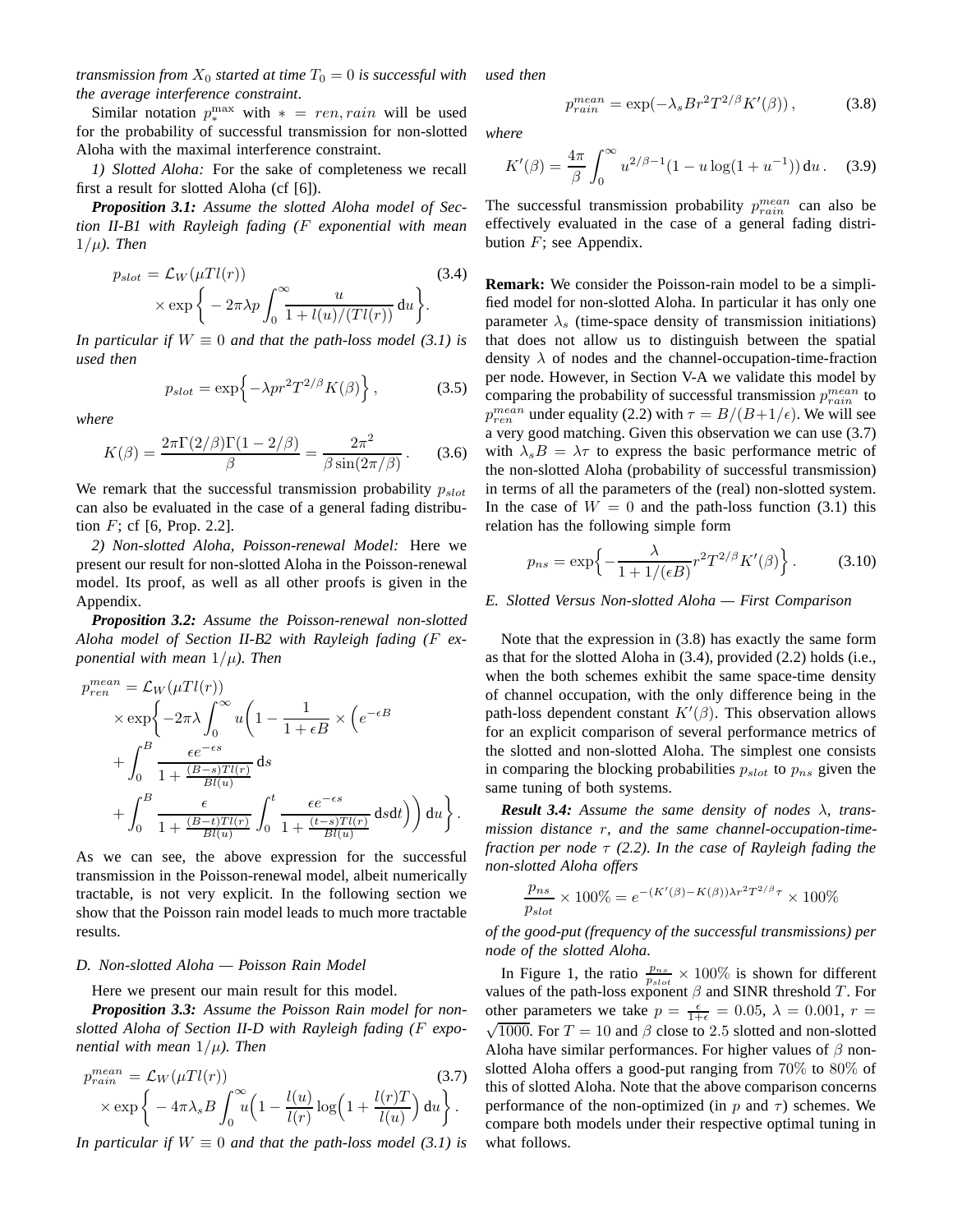

Fig. 1. The ratio (in %) of the good-put offered by the non-slotted Aloha with respect to the slotted one, as a function of the path loss exponent  $\beta$ , for various choices of the SINR threshold T; other parameters are  $p = \frac{\epsilon}{1+\epsilon} = 0.05$ ,  $\lambda = 0.001, r = \sqrt{1000}.$ 

#### IV. OPTIMAL TUNING OF NON-SLOTTED ALOHA

In what follows we are interested the following MANET performance metrics introduced in [6] ( $p_c$  denotes  $p_{slot}$ , or  $p_{ns}$  in the slotted or non-slotted Aloha case, respectively):

- *(space-time) density of successful transmissions*  $d_{suc}$  =  $\lambda \tau p_c$ ,
- *mean progress*  $prog = r p_c$ .

#### *A. Optimal MAC for the Density of Successful Transmissions*

Assume  $\lambda$ , r to be fixed. A good tuning of the non-slotted Aloha renewal parameter  $\epsilon$  (or equivalently of  $\tau$ , given B) should find a compromise between the average number of concurrent transmissions per unit area and the probability that a given authorized transmission will be successful. To find such a compromise, one can e.g. maximize the time-space frequency of successful transmissions  $d_{suc}$ . The following result follows immediately from (3.10).

*Result 4.1:* Assume no noise  $W = 0$ , Rayleigh fading and *path-loss (3.1). Given* r*, the maximum value of the density of successful transmissions*  $d_{suc} = 1/(eK'(\beta)r^2T^{2/\beta})$  *in the non-slotted Aloha is attained for the space-time density of channel access*  $\lambda \tau = 1/(K'(\beta) r^2 T^{2/\beta})$ *. Moreover, given the spatial density of nodes* λ *the optimal mean channel-accesstime-fraction*  $\tau$  *per node*  $\tau_{\text{max}}$  *for*  $d_{\text{succ}}$  *is equal to* 

$$
\tau_{\text{max}} = \frac{1}{\lambda K'(\beta) r^2 T^{2/\beta}} \,.
$$

*if*  $\lambda > 1/(K'(\beta)r^2T^{2/\beta})$  *and*  $\infty$  *(interpreted as no back-off; i.e., immediate retransmission) otherwise.*

**Remark:** Recall from [6] that similar optimal value of  $d_{suc} = 1/(eK(\beta)r^2T^{2/\beta})$  for slotted Aloha is attained for  $\lambda p_{\text{max}} = 1/(K(\beta)r^2T^{2/\beta})$ . Since  $K'(\beta) > K(\beta)$  we have  $p_{\text{max}} > \tau_{\text{max}}$ , which means that optimally tuned non-slotted Aloha occupies less channel than optimally tuned slotted Aloha. However, both schemes exhibit the same energy efficiency. Indeed if one assumes that each transmission requires a unit energy, the number of successful transmissions per unit of energy spent is  $1/e$ . Remark that the latter comparison



Fig. 2. The ratio (in %) of the good-put offered by the non-slotted Aloha with respect to the slotted one, when both are optimized so as to to maximize the density of successful transmissions as a function of the path loss exponent  $\beta$ . This ratio does not depend on any other parameter.

does not take into account the energy spent to maintain synchronization in the slotted scheme.

The following result compares the optimal density of transmission in slotted and non-slotted Aloha.

*Result 4.2: Under the assumptions of Result 4.1, for a given density of nodes* λ *non-slotted Aloha with the optimal tuning*  $τ_{max}$  *offers* 

$$
\frac{\tau_{\max} p_{ns}(\tau_{\max})}{p_{\max} p_{slot}(p_{\max})} \times 100\% = \frac{K(\beta)}{K'(\beta)} \times 100\%
$$

*of the good-put of the optimally tuned slotted Aloha.*

In Figure 2 we present this good-put ratio for the optimized systems in function of  $\beta$  (note that it does not depend on other parameters like  $\lambda$ , r, T). We observe that for small values of path-loss exponent  $\beta$  (close to 2 the performances of slotted and non-slotted Aloha are similar but for large values of  $\beta$  nonslotted Aloha performs significantly worse than the slotted one. In fact, more extensive numerical computations (not presented here) allow us to conjecture that  $\lim_{\beta \to 2+} K(\beta)/K'(\beta) =$ 1 and  $\lim_{\beta \to \infty} K(\beta)/K'(\beta) = 0.5$ . The second part of this conjecture means that the good-put ratio for the optimized systems only asymptotically, when  $\beta \to \infty$ , goes to 0.5 the value predicted by the widely used simplified model with the simplified collision model (see [7, Section 4.2]). However, e.g. for  $\beta = 4$  this ratio is still 75% and even for  $\beta = 6$  the ratio still remains significantly larger than 50%.

When trying to explain the above asymptotic value of 50%, one may argue that in the presence of a very strong pathloss the only significant interferers are those, closer to the given receiver than its own emitter, and that their impact is the same as if they were all located in an immediate vicinity to the receiver. This makes the channel between a given emitter and its receiver compatible with the classical, "geometryless" model.

#### *B. Optimal Transmission Distance Given MAC*

We assume now that the density of nodes  $\lambda$  as well as some tuning of MAC  $(\tau)$  is given. We are interested in finding the transmission distance  $r$  that maximizes the mean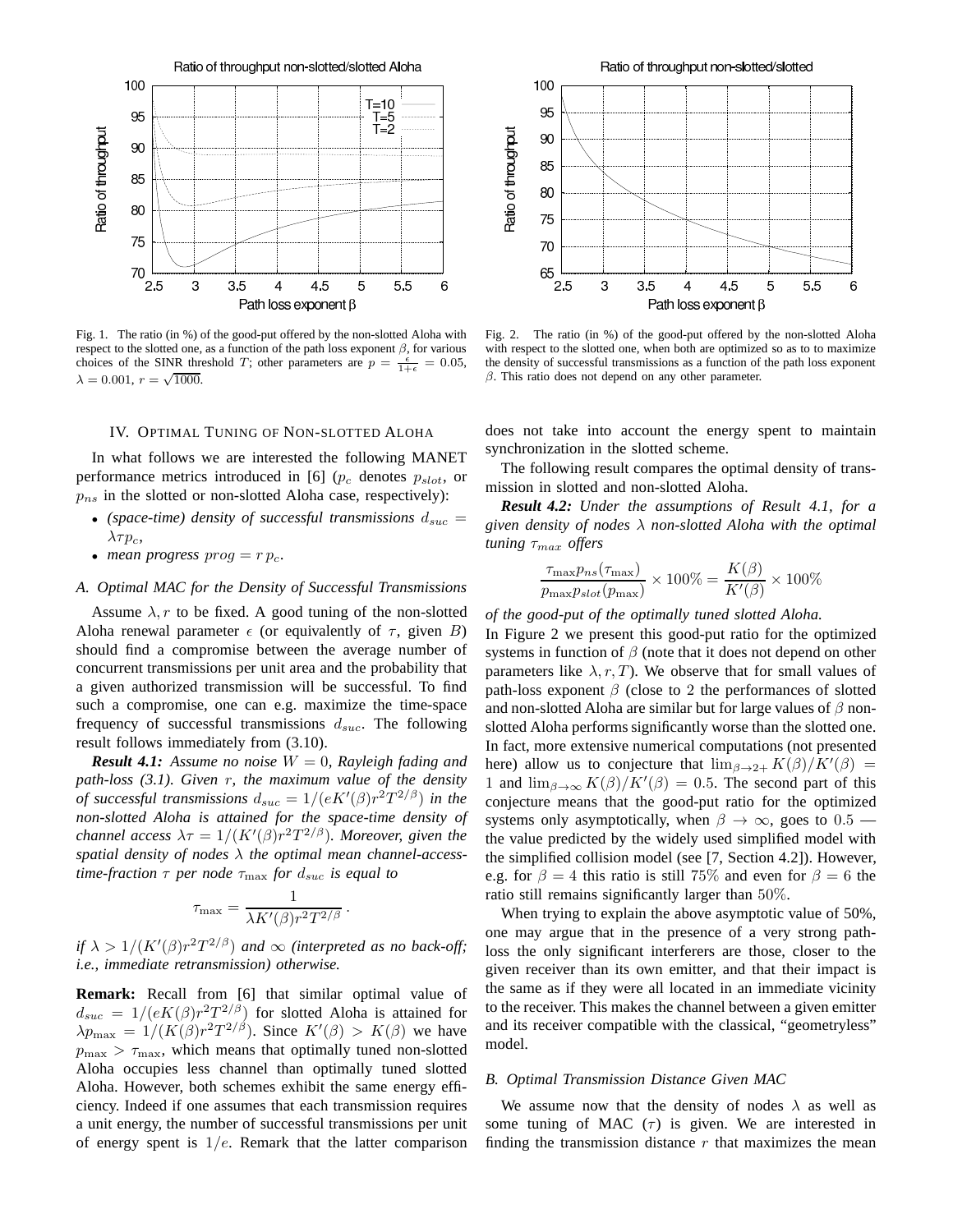

Fig. 3. Density of successful transmissions versus  $\tau = \frac{B}{B+1/\epsilon}$ . Comparison of the Poisson-renewal and the Poisson rain model to simulation results.

progress prog in the network. The following result follows immediately from (3.10).

*Result 4.3: Assume no noise* W = 0*, Rayleigh fading and path-loss (3.1). Given* λ *and* τ*, the maximum mean progress* prog *in the non-slotted Aloha is attained for the transmission distance*

$$
r_{\text{max}} = \frac{1}{\sqrt{2K'(\beta)T^{2/\beta}\lambda\tau}}
$$
(4.1)

Recall from [6] that the similar optimal tuning of  $r$  in slotted Aloha is equal to (4.1) with  $K'(\beta)$  replaced by  $K(\beta)$ . It is thus larger than this for non-slotted Aloha. Here is the comparison of the mean progress in both systems.

*Result 4.4: Under the assumptions of Result 4.3 the nonslotted Aloha with the optimal transmission distance offers a mean progress*

$$
\frac{prog_{ns}(r_{\max})}{prog_{slot}(r_{\max})} \times 100\% = \frac{\sqrt{K(\beta)}}{\sqrt{K'(\beta)}} \times 100\%
$$

*of the mean progress in the slotted Aloha with the optimal transmission distance and the same tuning of MAC*  $\tau = p$ .

The curve corresponding to this result is very similar to the one presented in Figure 2. In particular for  $\beta = 4$ , the ratio of the mean progress is close to 87%.

#### V. FURTHER NUMERICAL RESULTS

#### *A. Validation of the Poisson Rain Model*

In this section we validate our Poisson rain model by comparing the successful transmission probability  $p_{rain}^{mean}$  to the same characteristic  $p_{ren}^{mean}$  evaluated numerically with the formula of Proposition 3.2 for our Poisson-renewal model of non-slotted Aloha. We use the same numerical assumptions as previously:  $\lambda = 0.001$ ,  $r = \sqrt{1000}$ ,  $T = 10$  and  $\beta = 4$ . We also compare the results of these two models with simulations carried out in a square of 1000 m  $\times$  1000 m with the same numerical assumptions; this is shown in Figure 3. We observe an excellent matching of the two models with simulations, the differences being almost imperceptible.  $2$  We perform the same comparison between the two models and the simulations



Fig. 4. Density of successful transmissions versus  $\tau = \frac{B}{B+1/\epsilon}$  for mean and maximal interference constraint; simulation results.

for  $\beta = 5$  and  $\beta = 3$ . For  $\beta = 5$  the matching of the two models and the simulation is perfect. For  $\beta = 3$  the two models provide the same results whereas the simulations give a larger density of throughput. This can be explained by the fact the analytical models regard infinite-plane models, while in simulations the network area is finite, and the border effects have stronger impact for small values of  $\beta$ .

#### *B. Mean Versus Maximum Interference Constraint in SINR*

In this section we show the impact of the assumption on maximum interference constraint in the SINR on the probability of a successful transmission.

In Figure 4 we compare  $p_{ren}^{max}$  to  $p_{ren}^{mean}$  for  $\lambda = 0.001$ ,  $r = \sqrt{1000}$ ,  $T = 10$  and  $\beta = 4$ . The loss in performance when the SINR is computed with the maximum interference can be large and may be up to  $45\%$ . But when the throughput is optimized in  $\epsilon$ , the loss in performance is only 26%. We observe that the throughput is optimized in both cases for the same value of  $B\epsilon \simeq 0.045$ , this value is also optimal for the Poison rain model. The density of successful transmissions for non-slotted Aloha when the SINR is not averaged is 55% that of slotted Aloha. In this case, the comparison is close to those of the 'standard' model of slotted/non-slotted Aloha on a wired network.

In Figure 5 we compare the density of successful transmissions for slotted Aloha and non-slotted Aloha when the maximum or average SINR is considered. For slotted Aloha we use the analytical model and optimize the density of throughput in  $p$ . For non-slotted Aloha we use simulation results and the Poison rain model to optimize the schemes in  $\frac{B}{1+1/\epsilon} = \tau$ . We observe that for  $\beta \le 4$  non-slotted Aloha with the averaged SINR provides 50% more throughput than with the maximum SINR. For  $\beta \geq 5$  non-slotted Aloha with the averaged SINR provides only around 35% more throughput than with the maximum SINR. When we compare slotted Aloha with non-slotted Aloha with maximum SINR, we find that slotted Aloha offers 66% more throughput for  $\beta = 3$  and 100\% for  $\beta = 6$ .

<sup>2</sup>The error bars in all simulation results correspond to a confidence interval of 95%.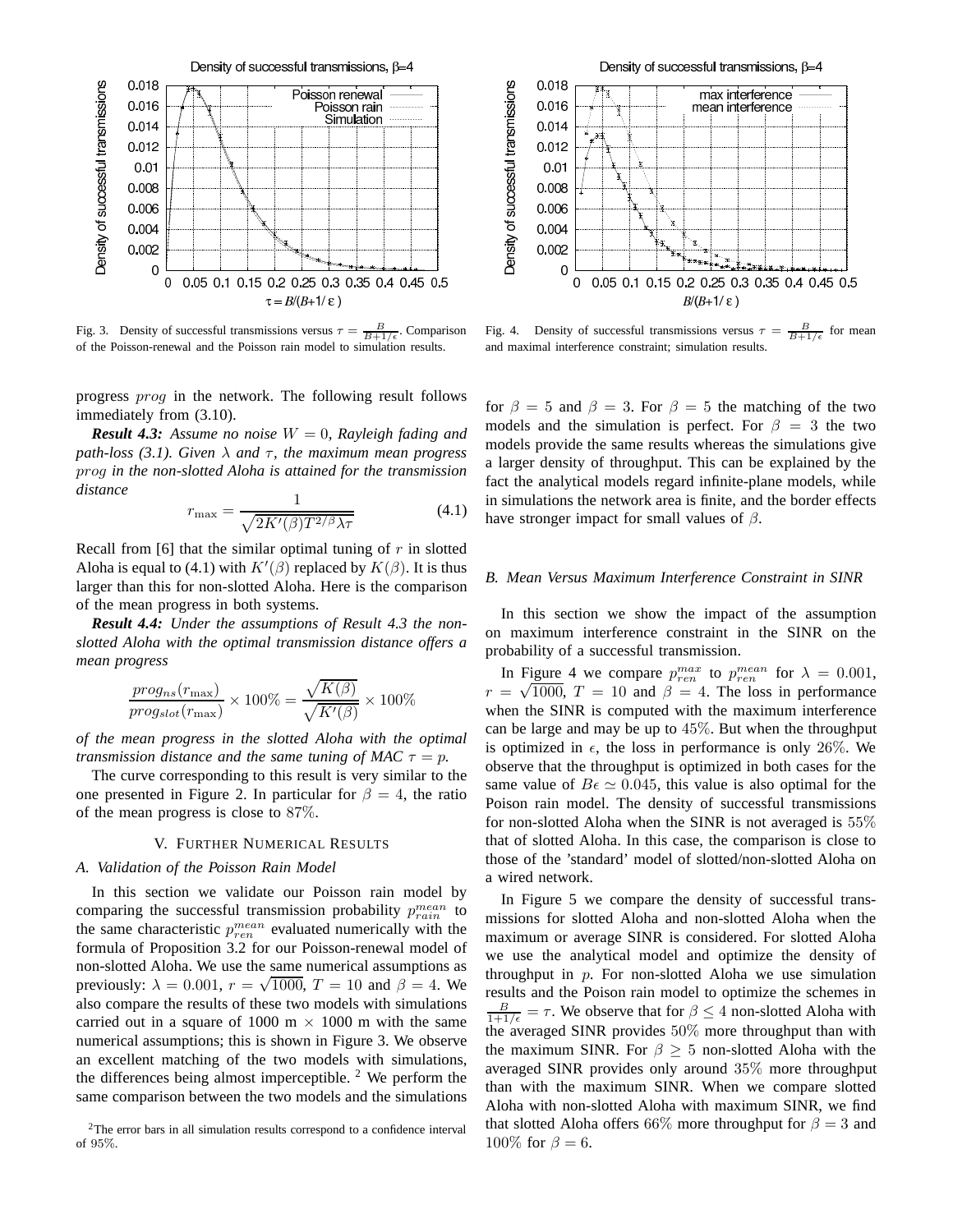

Fig. 5. Density of successful transmissions versus path loss exponent β. Slotted Aloha and non-slotted Aloha (mean and maximal interference constraint) are tuned to maximize the density of successful transmissions.

#### VI. CONCLUSION

We have developed two stochastic models to analyze non-slotted Aloha in SINR based scenarios. If we consider Rayleigh fading, a power-law signal-power decay and the interference to be averaged over the duration of the transmission slot, our two models lead to closed formulas for the probability of capture and the density of throughput. The formula of the Poisson rain model can be very simply used to provide straightforward results whereas the Poisonrenewal model requires more computational effort. The two models also provide very close results, which are confirmed by simulations. The analysis can also be extended for a general fading F using the Plancherel-Parseval theorem.

Our two models for non-slotted Aloha allow extensive performance comparisons with slotted Aloha. We compare nonslotted and slotted Aloha both for a given value of transmission attempts as well as when the two models are optimized. Slotted Aloha does indeed offer better performances than non-slotted Aloha but for realistic path-loss assumptions the ratio is far smaller than the "well-known" factor 2 obtained for Aloha in the wired model,

Using the simulation results we have studied non-slotted Aloha when the maximum value rather than the average value of the interference is considered in the SINR constraint. This change introduces a significant loss in the density of throughput but this loss is greatly reduced when the density of successful transmissions is optimized.

#### APPENDIX

In this section we prove Propositions 3.3 and 3.2, and show some extensions of these results.

#### *A. General Approach*

We begin with the simple observation that the successful transmission probability  $p_c$  can be expressed in all cases considered in this paper (slotted Aloha, Poisson-renewal and Poisson rain, both with maximum or average interference constraint) in therms of the following *independent* random variables

$$
p_c = \mathbf{P}\{F \geq Tl(r)(I+W)\}
$$

where  $F$  and  $W$  are the generic variables representing, respectively, fading and external noise, and where  $I$  is the appropriate interference (maximum or averaged during the reception of the given packet in the non-slotted case; cf. Section III-B2). Thus, in the case of Rayleigh fading, we have.

*Fact A.1: Assume exponential* F *with mean* 1/µ *(Rayleigh fading). Then*

$$
p_c = \mathbf{E}[e^{-\mu T l(r)(I+W)}] = \mathcal{L}_W(\mu T l(r)) \mathcal{L}_I(\mu T l(r)),
$$

*where*  $\mathcal{L}_I(\xi)$  *is the Laplace transform of the interference in the respective model.*

The above formula was used for the first time in [5] in the case of slotted Aloha. The following result proved in [6] (for slotted Aloha) allows the analysis to be extended to the case of a general fading  $F$ . It follows from the Plancherel-Parseval theorem (see e.g. [9, Th. C3.3, p.157]).

*Fact A.2: Assume that*

- F *has a finite first moment and admits a square integrable density;*
- *Either* I *or* W *admit a density which is square integrable* <sup>3</sup>

*Then the probability of a successful transmission is equal to*

$$
\begin{aligned} &\frac{p_c}{2} = \int_{-\infty}^{\infty} \mathcal{L}_I(2i\pi l(r)Ts) \, \mathcal{L}_W(2i\pi l(r)Ts) \, \frac{\mathcal{L}_F(-2i\pi s) - 1}{2i\pi s} \, \mathrm{d}s \,, \end{aligned}
$$

*where*  $\mathcal{F}(\xi) = \mathbf{E}[e^{-\xi F}]$  *is the Laplace transform of F*.

The results of Propositions 3.3 and 3.2 follow now from Fact A.1 and the particular form of the Laplace transform of the corresponding *averaged interference*  $I = I^{mean}$  of the typical user transmission in the Poisson-renewal and Poisson rain model. We are unable to give an analytical expression for the successful transmission in either of the non-slotted Aloha models under the *maximal interference constraint* due to the fact that we are not aware of any explicit representation of the Laplace transform of the maximal interference in the considered models.

In what follows we develop expressions for the Laplace transforms of  $I^{mean}$ . We use the following result giving an explicit formula for the Laplace transform of the *generic shotnoise*  $J = \sum_{Y_i \in \Pi} f(G_i, Y_i)$  generated by some homogeneous Poisson p.p. with intensity  $\alpha$ , the *response function*  $f(\cdot, \cdot)$  and i.i.d. (possibly multi-dimensional) marks  $G_i$  distributed as a generic r.v. G. It can be derived from the formula for the Laplace functional of the Poisson p.p. (see e.g. [10]).

*Fact A.3: Consider the shot-noise random variable defined above. Then*

$$
\mathcal{L}_J(s) = \mathbf{E}[e^{-sJ}] = \exp\left\{-\alpha \int (1 - \mathbf{E}[\exp\{-sf(G,y)\}]) dy\right\},\tag{A.1}
$$

*where the integral is evaluated over the whole state space of on which P.p.p.* Π *lives and the expectation* E *in the exponent is taken with respect to the distribution of the generic mark* G*.*

<sup>&</sup>lt;sup>3</sup>The square integrability of the density of a given random variable (in particular of  $I$ ) is equivalent to the square integrability of its Fourier transform (in particular to the integrability of  $|\mathcal{L}_I(is)|^2$  in the case of *I*); see [11, p.510].